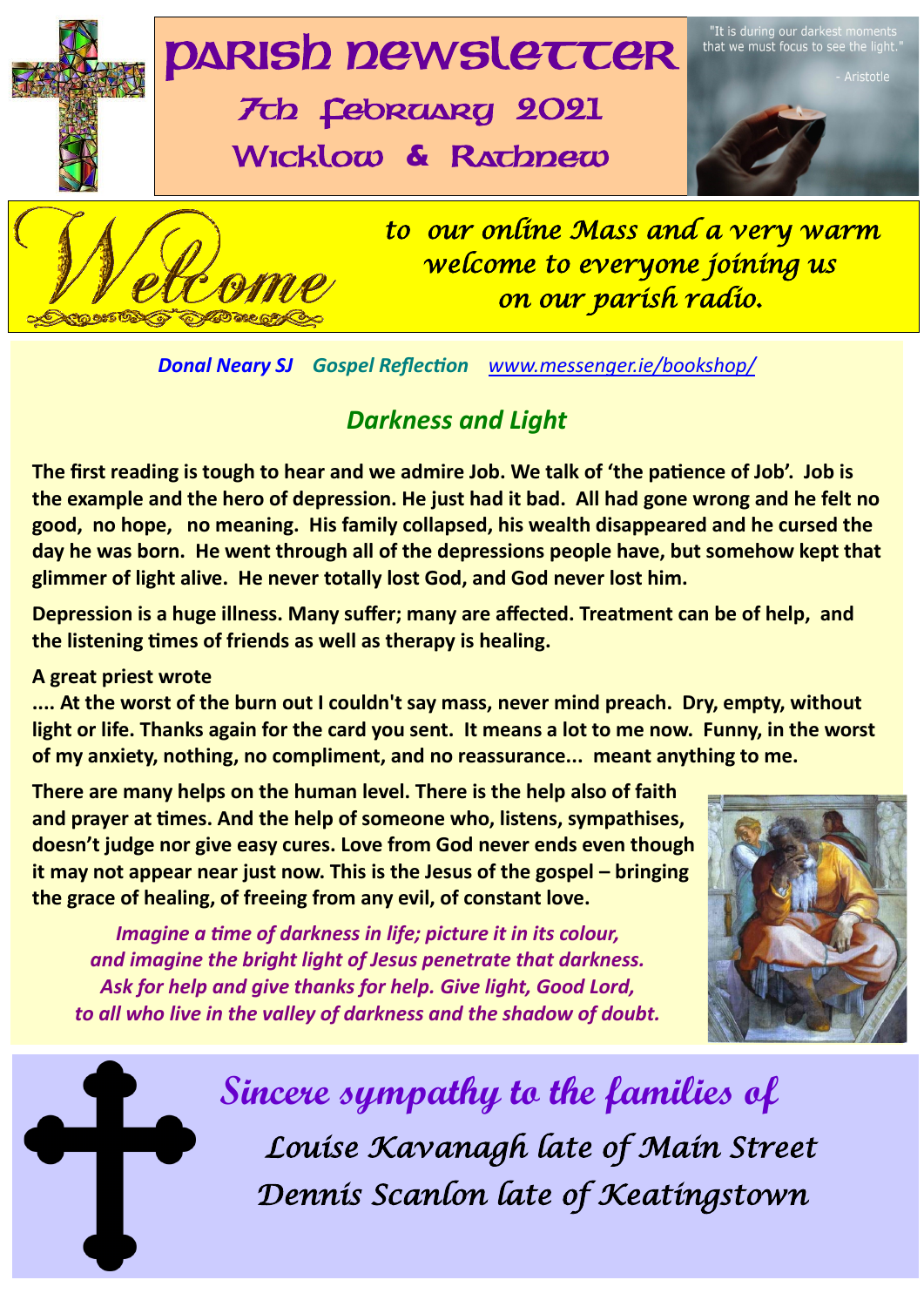# *Mass Intention List*



*6.00pm Gillian Byrne Stanley & Joe Crossan both 1st anniversaries Billy Earls, Bill & Lucy Colgan, Conal Higgins (unwell) & his family* 

*11.30am Jim Kellegher, Tony & Hannah Fayne, Leo Cullen & deceased members of the Cullen & Lambert families, Anthony, Nancy & Brid O'Donnell* 

## *8th ~ 12th February*

| Monday -    | Ann McDonald - 1st Anniversary              |
|-------------|---------------------------------------------|
| Tuesday -   | Joe & Katie Carr. Mary, Catherine, Patrick, |
|             | Sarah, Judith Anne Carr, Mary & Martin Carr |
| Wednesday - | Thomas & Agnes Grant, Thomas Kennedy        |
| Thursday    | Christmas Novena (8)                        |
| Fríday      | Christmas Novena (9)                        |

# *Next Weekend ~ 13th & 14th February 6.00pm Seamus McCarthy, Seamus, Kathleen & Eleanor Caulfield 11.30am Peg Keogh - Months Mind Michael Murphy, Anna & Patrick Byrne, Edward Marah, John Scanlon, Anthony Doyle*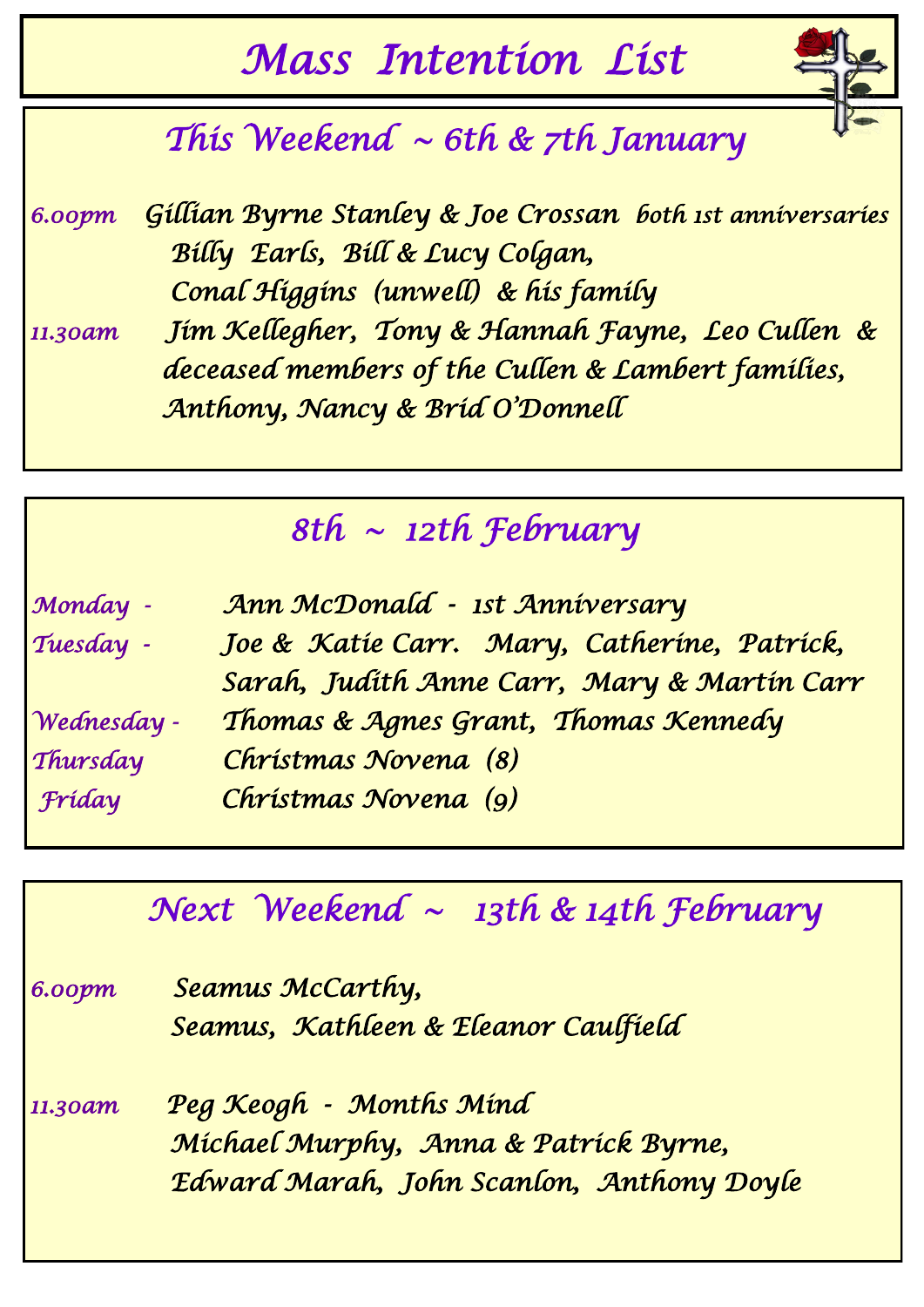## **WEEKLY COLLECTIONS FOR WICKLOW & RATHNEW: up to 31/01/2021**

**2ND COLLECTION / SHARE** - expes towards diocesan administration - € 336 **ENVELOPE/ CHURCH COLLECTION** - goes towards maintaining our parish  $-\epsilon$  730

- **1ST COLLECTION / COMMON FUND + pays salaries of Priests of Diocese + € 1305** 
	-
	-

 *Many thanks for your continued support.* 

#### **NEXT WEEKENDS READINGS - 14TH FEBRUARY 2021**

 First Reading : Leviticus 13:1-2, 44-46 Responsorial Psalm 31 Second Reading: 1 Corinthians 10:31 - 11:1 Gospel: Mark 1: 40-45



 To reflect on the readings please check catholicireland.net / sacredspace.ie / universalis.com

#### **UPCOMING FEASTDAYS …...**

#### **8th Feb: St Josephine Bakhita**

The Pontifical Council for Justice and Peace and the International Union of Superiors General has designated February 8 as an annual day of prayer and awareness against human trafficking. Feb. 8 is the feast day of St. Josephine Bakhita, who was kidnapped as a child and sold into slavery in Sudan and Italy. Once Josephine was freed, she became a Canossian nun and dedicated her life to sharing her testament of deliverance from slavery and comforting the poor and suffering. She was declared a Saint in 2000.

On February 8, Catholics all over the world are encouraged to host or attend prayer services to create greater awareness about this phenomenon. Through prayer, we not only reflect on the experiences of those that have suffered through this affront to human dignity, but also comfort, strengthen, and help empower survivors.

#### **11th Feb: Our Lady of Lourdes**

February 11 is the Feast of Our Lady of Lourdes, a name is given to the Virgin Mary in honour of the apparitions that were said to have been seen in and around Lourdes, France, by a young girl called Bernadette Soubirous. The Church canonized Bernadette as a saint several years later.

World Day of the Sick is also observed on February 11, - this day was established in 1992 by Pope John Paul II. to encourage people to pray for those who suffer from illness and for their caregivers. The Pope himself had been diagnosed with Parkinson's a year before, in 1991, and it is considered that his own illness was impetus for his designation of the day.

#### **TIPS FOR COPING DURING LOCKDOWN FOLLOW A ROUTINE**

*Cour morning and evening routine can affect your emotional wellbeing, energy levels and* **Cummiskey) who won to stay positive and distracted.** motivation. Whether you're working remotely or serving as a key worker, following a daily

3 *Parish Lotto last week. Here she is with*  diet, get enough sleep and incorporate some physical exercise into your day if you can – *Franch* compared compared to the *Franch* collection of the *Franch* collection of the *Franch* collection of *Franch* collection and *Franch* collection of *Franch* collection and *Franch* collection and *Franch* collect It's good to plan how you will look after yourself. Try to follow a routine, maintain a healthy whether that's doing an online workout, or even simply dancing around your home, cleaning or gardening.